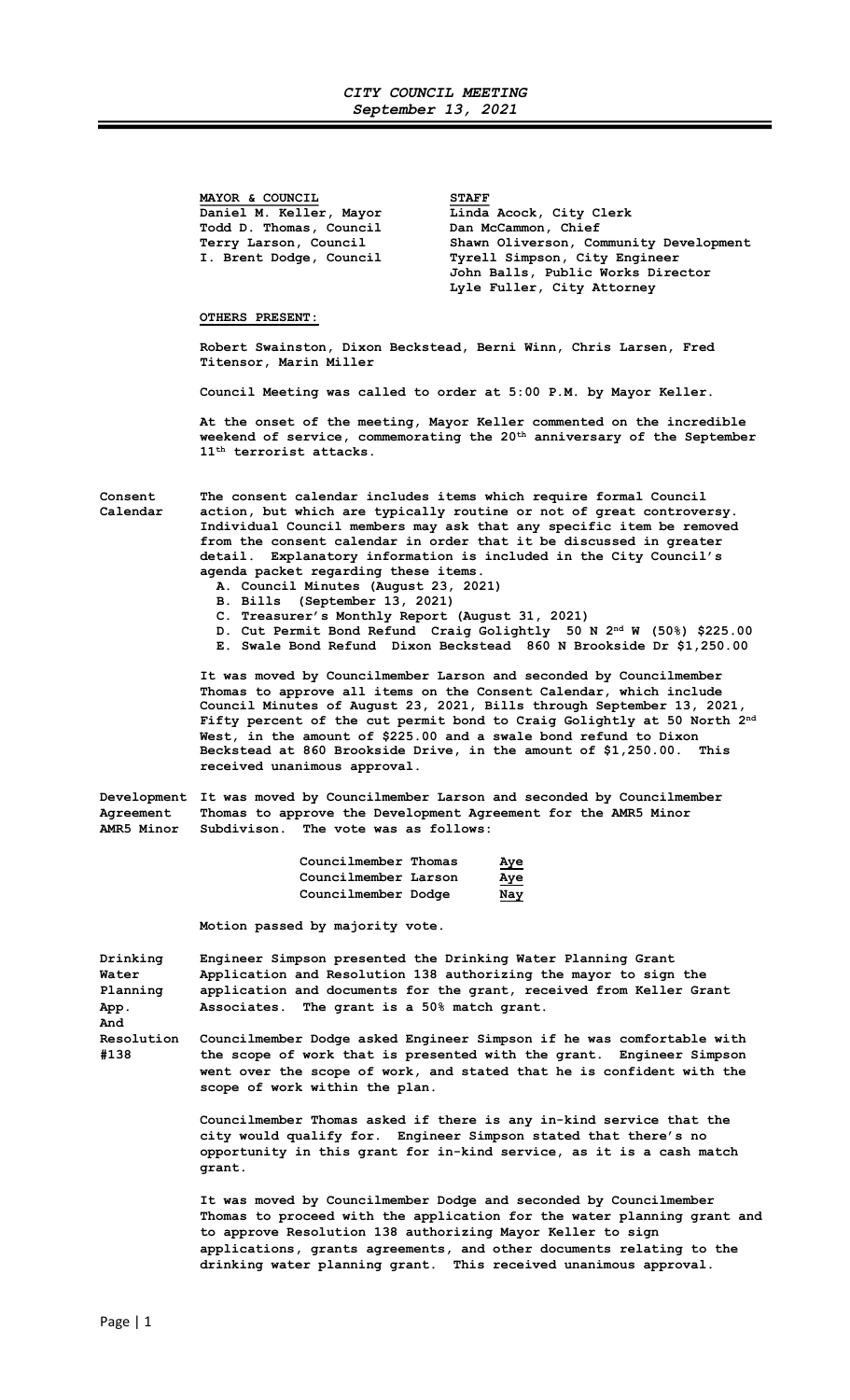| <b>Business</b><br>Licenses                      | It was moved by Councilmember Larson and seconded by Councilmember<br>Thomas to approve business licenses for the following:                                                                                                                                                                                                                                                                                                                                                                                                                                                                              |
|--------------------------------------------------|-----------------------------------------------------------------------------------------------------------------------------------------------------------------------------------------------------------------------------------------------------------------------------------------------------------------------------------------------------------------------------------------------------------------------------------------------------------------------------------------------------------------------------------------------------------------------------------------------------------|
|                                                  | -Christopher Hogan 940 N 1250 W Centerville UT<br>(Hogan & Associates Construction, Inc.)<br>-Ammon & Jared Hatch 1012 W 800 N Ste 1 Preston ID<br>(Hatch Flooring)<br>-Jovany Silva & Gabriel Herrer 401 S Hwy 91 Preston ID<br>(Silvaback Detailing LLC)                                                                                                                                                                                                                                                                                                                                                |
|                                                  | Motion passed by unanimous vote.                                                                                                                                                                                                                                                                                                                                                                                                                                                                                                                                                                          |
| <b>CAPSA</b><br>Program                          | Marin Miller, of CAPSA, gave an update and progress report for the<br>CAPSA program in Cache Valley.                                                                                                                                                                                                                                                                                                                                                                                                                                                                                                      |
| Special<br><b>Use Permit</b><br><b>J. Steele</b> | Joshua Steele has requested a Special Use Permit to construct<br>additional storage units at 375 West Oneida. Planning and Zoning<br>recommended a zone change, but there is issue with spot zoning.                                                                                                                                                                                                                                                                                                                                                                                                      |
|                                                  | It was moved by Councilmember Dodge and seconded by Councilmember to<br>approve the Special Use Permit for Joshua Steele at 375 West Oneida, to<br>build additional storage units on the property. This received<br>unanimous approval.                                                                                                                                                                                                                                                                                                                                                                   |
| Minor<br>Moritorium                              | Attorney Fuller stated that he has reviewed Idaho Law requirements for<br>Subdivision a moratorium on the minor subdivision ordinance.<br>Idaho Code 67-6523<br>indicates that if the governing board find that an imminent peril to<br>the public health, safety or welfare requires the adoption of a<br>moratorium upon a selective class of permits, then the governing board<br>shall state those reasons in writing. The moratorium can be up to one<br>hundred eighty-two (182) days. Those who have already applied for a<br>minor subdivision could continue the process, and proceed as normal. |
|                                                  | Community Development Planner Oliverson suggested the council consider<br>repealing the minor subdivision ordinance, as since the inception of<br>the minor subdivision ordinance, there have been three amendments.<br>Bv<br>repealing the ordinance, any development for the time being will revert<br>to the current subdivision ordinance.                                                                                                                                                                                                                                                            |

 Councilmember Thomas stated that if the council chooses to repeal the ordinance, it will require public hearings and will be a lengthier process than that of a moritorium.

 Attorney Fuller explained the process of repealing the ordinance in that it would require the same procedure as creating an ordinance. It would go to Planning and Zoning, then to City Council, back to Planning and Zoning for a public hearing and recommendation, and then, because it is a land use ordinance, another public hearing before the City Council.

 Councilmember Larson stated that he agrees that the Planning and Zoning Board needs to look at the ordinance and fix the ambiguity of the ordinance.

Mayor Keller stated that one issue with the minor subdivision ordinance that should be addressed is the fact that the Planning and Zoning never sees the preliminary nor final plat. They are the gate keepers for the city, and should have review and input for these minor subdivisions.

 Engineer Simpson stated that the ordinance does need to be reviewed and repaired. He's not convinced that a moratorium is necessary.

 Councilmember Thomas stated that a ninety day moratorium should be plenty of time, and that a hundred eighty-two day moratorium is too long.